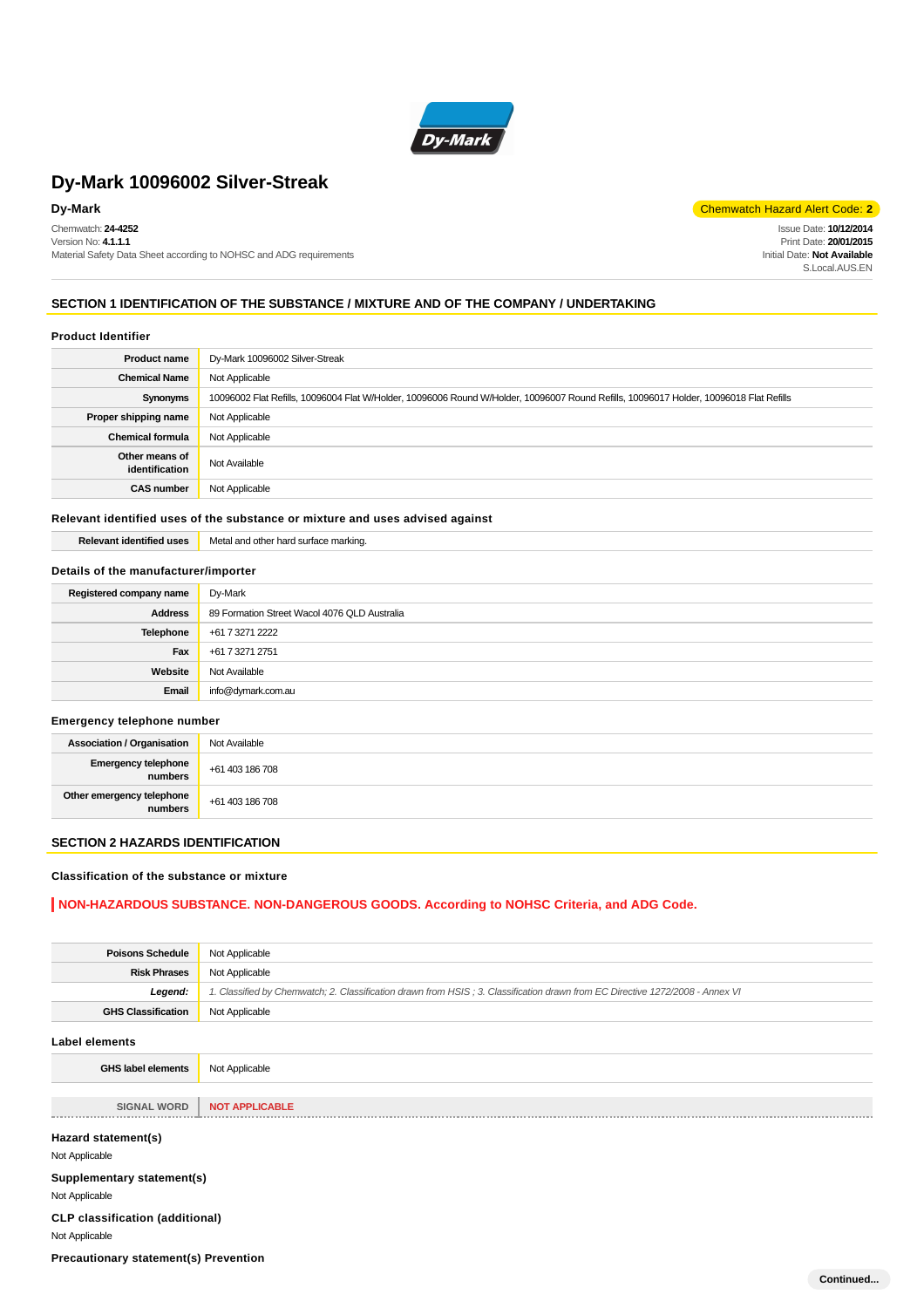| Not Applicable |  |
|----------------|--|
|----------------|--|

**Precautionary statement(s) Response**

Not Applicable

**Precautionary statement(s) Storage**

Not Applicable

**Precautionary statement(s) Disposal**

Not Applicable

**Label elements**

Not Applicable

Relevant risk statements are found in section 2

**Indication(s) of danger** Not Applicable

#### **SAFETY ADVICE**

Not Applicable

#### **Other hazards**

|  | Ingestion may produce health damage*.              |
|--|----------------------------------------------------|
|  | Cumulative effects may result following exposure*. |

#### **SECTION 3 COMPOSITION / INFORMATION ON INGREDIENTS**

#### **Substances**

See section below for composition of Mixtures

#### **Mixtures**

| <b>CAS No</b>  | <sup>o</sup> / <sub>N</sub> weight | Name    |
|----------------|------------------------------------|---------|
| 7429-90-5<br>. | 10-20                              | umınıun |

### **SECTION 4 FIRST AID MEASURES**

#### **Description of first aid measures**

| <b>Eye Contact</b>  | If this product comes in contact with the eyes:<br>▶ Wash out immediately with fresh running water.<br>Ensure complete irrigation of the eye by keeping eyelids apart and away from eye and moving the eyelids by occasionally lifting the upper and lower lids.<br>▶ Seek medical attention without delay; if pain persists or recurs seek medical attention.<br>▶ Removal of contact lenses after an eye injury should only be undertaken by skilled personnel.<br>DO NOT attempt to remove particles attached to or embedded in eye.<br>Lay victim down, on stretcher if available and pad BOTH eyes, make sure dressing does not press on the injured eye by placing thick pads under dressing,<br>above and below the eye.<br>Seek urgent medical assistance, or transport to hospital. |
|---------------------|----------------------------------------------------------------------------------------------------------------------------------------------------------------------------------------------------------------------------------------------------------------------------------------------------------------------------------------------------------------------------------------------------------------------------------------------------------------------------------------------------------------------------------------------------------------------------------------------------------------------------------------------------------------------------------------------------------------------------------------------------------------------------------------------|
| <b>Skin Contact</b> | If skin or hair contact occurs:<br>Flush skin and hair with running water (and soap if available).<br>▶ Seek medical attention in event of irritation.                                                                                                                                                                                                                                                                                                                                                                                                                                                                                                                                                                                                                                       |
| Inhalation          | If fumes, aerosols or combustion products are inhaled remove from contaminated area.<br>• Other measures are usually unnecessary.                                                                                                                                                                                                                                                                                                                                                                                                                                                                                                                                                                                                                                                            |
| Ingestion           | <b>If swallowed do NOT induce vomiting.</b><br>If vomiting occurs, lean patient forward or place on left side (head-down position, if possible) to maintain open airway and prevent aspiration.<br>• Observe the patient carefully.<br>► Never give liquid to a person showing signs of being sleepy or with reduced awareness; i.e. becoming unconscious.<br>Give water to rinse out mouth, then provide liquid slowly and as much as casualty can comfortably drink.<br>Seek medical advice.                                                                                                                                                                                                                                                                                               |

#### **Indication of any immediate medical attention and special treatment needed**

Manifestation of aluminium toxicity include hypercalcaemia, anaemia, Vitamin D refractory osteodystrophy and a progressive encephalopathy (mixed dysarthria-apraxia of speech, asterixis, tremulousness, myoclonus, dementia, focal seizures). Bone pain, pathological fractures and proximal myopathy can occur.

- Symptoms usually develop insidiously over months to years (in chronic renal failure patients) unless dietary aluminium loads are excessive.
- Serum aluminium levels above 60 ug/ml indicate increased absorption. Potential toxicity occurs above 100 ug/ml and clinical symptoms are present when levels exceed 200 ug/ml.

▶ Deferoxamine has been used to treat dialysis encephalopathy and osteomalacia. CaNa2EDTA is less effective in chelating aluminium.

[Ellenhorn and Barceloux: Medical Toxicology]

### **SECTION 5 FIREFIGHTING MEASURES**

### **Extinguishing media** Metal dust fires need to be smothered with sand, inert dry powders. **DO NOT** USE WATER, CO2 or FOAM. Use DRY sand, graphite powder, dry sodium chloride based extinguishers, G-1 or Met L-X to smother fire. Confining or smothering material is preferable to applying water as chemical reaction may produce flammable and explosive hydrogen gas. **Special hazards arising from the substrate or mixture Fire Incompatibility Reacts with acids producing flammable / explosive hydrogen (H2) gas** Avoid contamination with oxidising agents i.e. nitrates, oxidising acids, chlorine bleaches, pool chlorine etc. as ignition may result

**Continued...**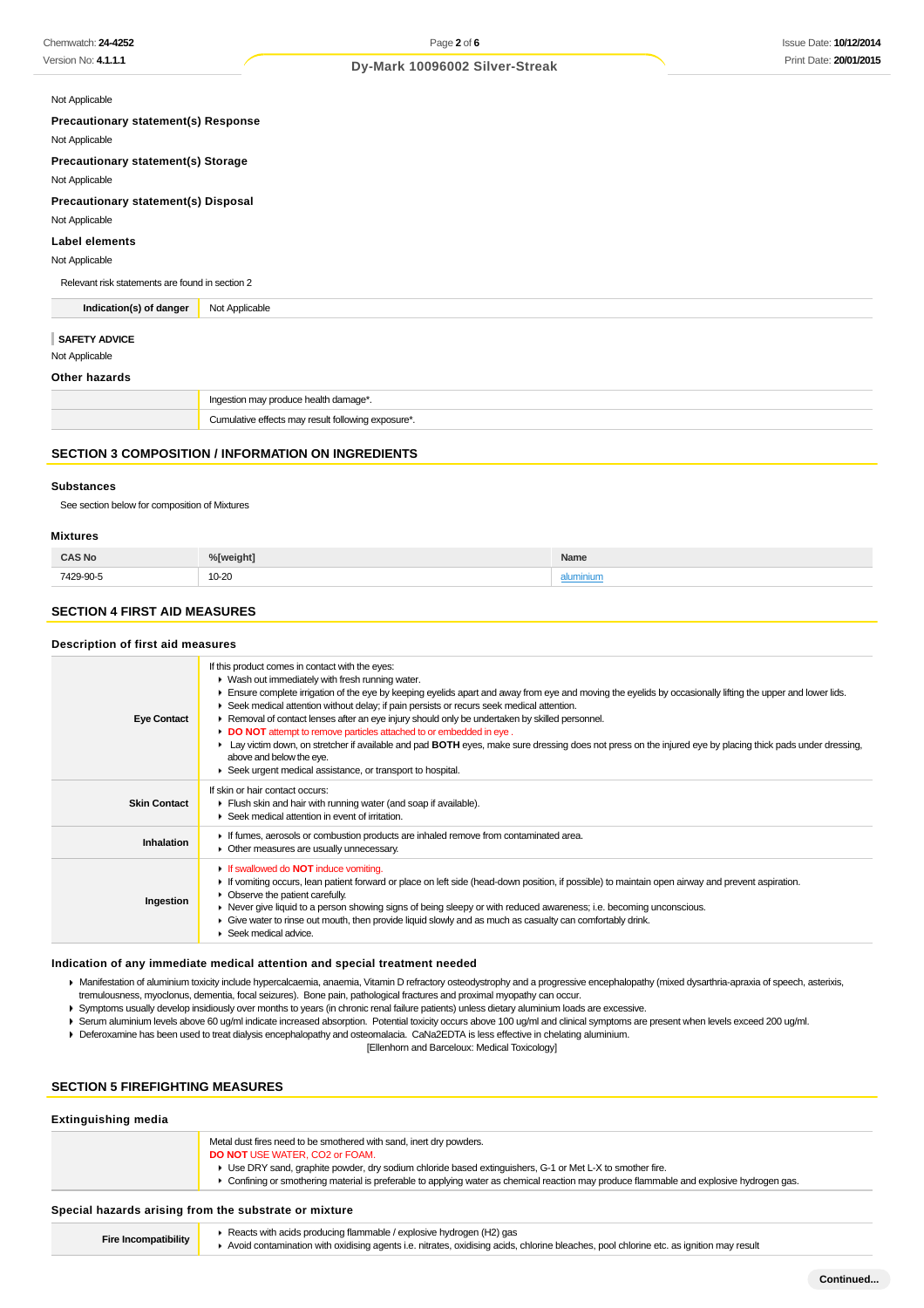#### **Advice for firefighters**

| <b>Fire Fighting</b>         | Alert Fire Brigade and tell them location and nature of hazard.<br>• Wear breathing apparatus plus protective gloves.<br>Prevent, by any means available, spillage from entering drains or water courses.<br>Use water delivered as a fine spray to control fire and cool adjacent area.                                                                                                                                                                                                                                                                                                                              |
|------------------------------|-----------------------------------------------------------------------------------------------------------------------------------------------------------------------------------------------------------------------------------------------------------------------------------------------------------------------------------------------------------------------------------------------------------------------------------------------------------------------------------------------------------------------------------------------------------------------------------------------------------------------|
| <b>Fire/Explosion Hazard</b> | DO NOT disturb burning dust. Explosion may result if dust is stirred into a cloud, by providing oxygen to a large surface of hot metal.<br>DO NOT use water or foam as generation of explosive hydrogen may result.<br>With the exception of the metals that burn in contact with air or water (for example, sodium), masses of combustible metals do not represent unusual fire risks<br>because they have the ability to conduct heat away from hot spots so efficiently that the heat of combustion cannot be maintained - this means that it will require a<br>lot of heat to ignite a mass of combustible metal. |

#### **SECTION 6 ACCIDENTAL RELEASE MEASURES**

#### **Personal precautions, protective equipment and emergency procedures**

| <b>Minor Spills</b> | Remove all ignition sources.<br>$\triangleright$ Clean up all spills immediately.<br>Avoid contact with skin and eyes.<br>• Control personal contact with the substance, by using protective equipment. |
|---------------------|---------------------------------------------------------------------------------------------------------------------------------------------------------------------------------------------------------|
| <b>Major Spills</b> | Moderate hazard.<br>CAUTION: Advise personnel in area.<br>Alert Emergency Services and tell them location and nature of hazard.<br>• Control personal contact by wearing protective clothing.           |
|                     |                                                                                                                                                                                                         |
|                     | Personal Protective Equipment advice is contained in Section 8 of the MSDS.                                                                                                                             |

### **SECTION 7 HANDLING AND STORAGE**

#### **Precautions for safe handling**

| Safe handling     | Avoid all personal contact, including inhalation.<br>▶ Wear protective clothing when risk of exposure occurs.<br>Use in a well-ventilated area.<br>▶ Prevent concentration in hollows and sumps.            |
|-------------------|-------------------------------------------------------------------------------------------------------------------------------------------------------------------------------------------------------------|
| Other information | Store in original containers.<br>▶ Keep containers securely sealed.<br>Store in a cool, dry area protected from environmental extremes.<br>Store away from incompatible materials and foodstuff containers. |

### **Conditions for safe storage, including any incompatibilities**

| Suitable container      | ▶ Bulk bags: Reinforced bags required for dense materials.<br>• Polyethylene or polypropylene container.<br>• Check all containers are clearly labelled and free from leaks.                                                                                                                                                                                                                                       |
|-------------------------|--------------------------------------------------------------------------------------------------------------------------------------------------------------------------------------------------------------------------------------------------------------------------------------------------------------------------------------------------------------------------------------------------------------------|
| Storage incompatibility | For aluminas (aluminium oxide):<br>Incompatible with hot chlorinated rubber.<br>In the presence of chlorine trifluoride may react violently and ignite.<br>• May initiate explosive polymerisation of olefin oxides including ethylene oxide.<br>Produces exothermic reaction above 200 C with halocarbons and an exothermic reaction at ambient temperatures with halocarbons in the presence of other<br>metals. |



 $\begin{array}{ccc} \mathbf{X} & -\text{Must not be stored together} \\ \mathbf{0} & -\text{May be stored together with} \end{array}$ 

- **0** May be stored together with specific preventions
- **+** May be stored together

### **PACKAGE MATERIAL INCOMPATIBILITIES**

Not Available

### **SECTION 8 EXPOSURE CONTROLS / PERSONAL PROTECTION**

#### **Control parameters**

### **OCCUPATIONAL EXPOSURE LIMITS (OEL)**

#### **INGREDIENT DATA**

| Source                       | Ingredient | <b>Material name</b>                                                                            | <b>TWA</b>                       | <b>STEL</b>      | Peak             | <b>Notes</b>     |
|------------------------------|------------|-------------------------------------------------------------------------------------------------|----------------------------------|------------------|------------------|------------------|
| Australia Exposure Standards | aluminium  | Aluminium (metal dust) / Aluminium (welding fumes) (as Al) /<br>Aluminium, pyro powders (as Al) | $10 \,\mathrm{mq/m}3/5$<br>mq/m3 | Not<br>Available | Not<br>Available | Not<br>Available |

### **EMERGENCY LIMITS**

| Ingredient | .      | <b>TEEL</b> | <b>TEEL</b> | <b>TEEL</b>      |
|------------|--------|-------------|-------------|------------------|
| aluminium  | uminun | 3 ma/mപ     | ≀ma/m3      | $\sim$<br>`ma/m. |
|            |        |             |             |                  |

| Ingredient | <b>Original IDLH</b> | <b>Revised IDLH</b> |
|------------|----------------------|---------------------|
|------------|----------------------|---------------------|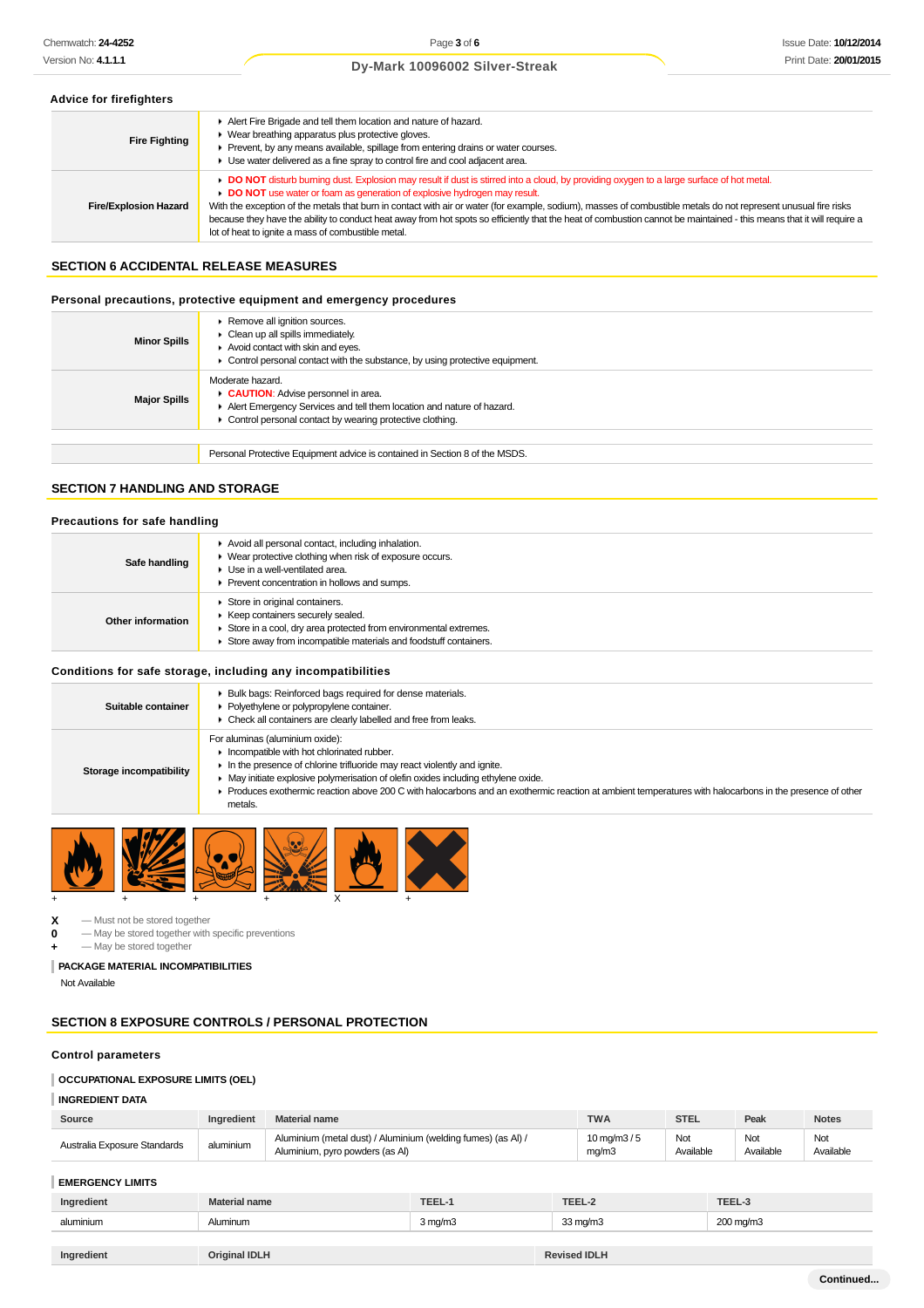| Print Date: 20/01/2015<br>Version No: 4.1.1.1<br>Dy-Mark 10096002 Silver-Streak |                                                                                                                                                                                                                                                                                                            |                                                                                                                                                                                                                                                                                                                                     |  |
|---------------------------------------------------------------------------------|------------------------------------------------------------------------------------------------------------------------------------------------------------------------------------------------------------------------------------------------------------------------------------------------------------|-------------------------------------------------------------------------------------------------------------------------------------------------------------------------------------------------------------------------------------------------------------------------------------------------------------------------------------|--|
| aluminium                                                                       | Not Available                                                                                                                                                                                                                                                                                              | Not Available                                                                                                                                                                                                                                                                                                                       |  |
| <b>Exposure controls</b>                                                        |                                                                                                                                                                                                                                                                                                            |                                                                                                                                                                                                                                                                                                                                     |  |
| Appropriate engineering<br>controls                                             | Metal dusts must be collected at the source of generation as they are potentially explosive.<br>Avoid ignition sources.<br>Good housekeeping practices must be maintained.<br>Dust accumulation on the floor, ledges and beams can present a risk of ignition, flame propagation and secondary explosions. |                                                                                                                                                                                                                                                                                                                                     |  |
| <b>Personal protection</b>                                                      |                                                                                                                                                                                                                                                                                                            |                                                                                                                                                                                                                                                                                                                                     |  |
| Eye and face protection                                                         | Safety glasses with side shields<br>Chemical goggles.<br>chemicals in use and an account of injury experience.                                                                                                                                                                                             | • Contact lenses may pose a special hazard; soft contact lenses may absorb and concentrate irritants. A written policy document, describing the wearing of<br>lenses or restrictions on use, should be created for each workplace or task. This should include a review of lens absorption and adsorption for the class of          |  |
| Skin protection                                                                 | See Hand protection below                                                                                                                                                                                                                                                                                  |                                                                                                                                                                                                                                                                                                                                     |  |
| Hands/feet protection                                                           | to the application.<br>The exact break through time for substances has to be obtained from the manufacturer of the protective gloves and has to be observed when making a final<br>choice.<br>Suitability and durability of glove type is dependent on usage.                                              | The selection of suitable gloves does not only depend on the material, but also on further marks of quality which vary from manufacturer to manufacturer. Where<br>the chemical is a preparation of several substances, the resistance of the glove material can not be calculated in advance and has therefore to be checked prior |  |
| <b>Body protection</b>                                                          | See Other protection below                                                                                                                                                                                                                                                                                 |                                                                                                                                                                                                                                                                                                                                     |  |
| Other protection                                                                | • Overalls.<br>P.V.C. apron.<br>▶ Barrier cream.                                                                                                                                                                                                                                                           |                                                                                                                                                                                                                                                                                                                                     |  |
| <b>Thermal hazards</b>                                                          | Not Available                                                                                                                                                                                                                                                                                              |                                                                                                                                                                                                                                                                                                                                     |  |

#### **Recommended material(s)**

#### **GLOVE SELECTION INDEX**

Glove selection is based on a modified presentation of the:  **"Forsberg Clothing Performance Index".** The effect(s) of the following substance(s) are taken into account in the **computergenerated** selection: Dy-Mark 10096002 Silver-Streak Not Available

**Material CPI**

\* CPI - Chemwatch Performance Index

A: Best Selection

B: Satisfactory; may degrade after 4 hours continuous immersion

C: Poor to Dangerous Choice for other than short term immersion

**NOTE**: As a series of factors will influence the actual performance of the glove, a final

selection must be based on detailed observation. -

\* Where the glove is to be used on a short term, casual or infrequent basis, factors such as "feel" or convenience (e.g. disposability), may dictate a choice of gloves which might otherwise be unsuitable following long-term or frequent use. A qualified practitioner should be consulted.

#### **Respiratory protection**

Particulate. (AS/NZS 1716 & 1715, EN 143:000 & 149:001, ANSI Z88 or national equivalent)

| <b>Required Minimum</b><br><b>Protection Factor</b> | <b>Half-Face</b><br>Respirator | <b>Full-Face</b><br>Respirator | <b>Powered Air</b><br>Respirator |
|-----------------------------------------------------|--------------------------------|--------------------------------|----------------------------------|
| up to $10 \times ES$                                | P <sub>1</sub><br>Air-line*    | ۰<br>٠                         | PAPR-P1<br>۰                     |
| up to $50 \times ES$                                | Air-line**                     | P <sub>2</sub>                 | PAPR-P2                          |
| up to $100 \times ES$                               | -                              | P <sub>3</sub>                 | -                                |
|                                                     |                                | Air-line*                      | -                                |
| $100 + x ES$                                        | -                              | Air-line**                     | PAPR-P3                          |

\* - Negative pressure demand \*\* - Continuous flow

A(All classes) = Organic vapours, B AUS or B1 = Acid gasses, B2 = Acid gas or hydrogen cyanide(HCN), B3 = Acid gas or hydrogen cyanide(HCN), E = Sulfur dioxide(SO2), G = Agricultural chemicals, K = Ammonia(NH3), Hg = Mercury, NO = Oxides of nitrogen, MB = Methyl bromide,  $AX = Low$  boiling point organic compounds(below 65 degC)

#### **SECTION 9 PHYSICAL AND CHEMICAL PROPERTIES**

#### **Information on basic physical and chemical properties**

| Appearance                                      | Flat silver solid with a slight waxy odour; not miscible with water. |                                                   |                |
|-------------------------------------------------|----------------------------------------------------------------------|---------------------------------------------------|----------------|
|                                                 |                                                                      |                                                   |                |
| <b>Physical state</b>                           | Solid                                                                | Relative density (Water = 1)                      | >1             |
| Odour                                           | Not Available                                                        | <b>Partition coefficient</b><br>n-octanol / water | Not Available  |
| <b>Odour threshold</b>                          | Not Available                                                        | Auto-ignition temperature<br>$(^{\circ}C)$        | 245approx.     |
| pH (as supplied)                                | Not Applicable                                                       | Decomposition<br>temperature                      | Not Available  |
| Melting point / freezing<br>point (°C)          | 50-65                                                                | Viscosity (cSt)                                   | Not Applicable |
| Initial boiling point and<br>boiling range (°C) | Not Applicable                                                       | Molecular weight (g/mol)                          | Not Applicable |
| Flash point (°C)                                | 200 approx.                                                          | <b>Taste</b>                                      | Not Available  |
| <b>Evaporation rate</b>                         | Not Applicable                                                       | <b>Explosive properties</b>                       | Not Available  |
| Flammability                                    | Not Applicable                                                       | <b>Oxidising properties</b>                       | Not Available  |
| Upper Explosive Limit (%)                       | Not Applicable                                                       | Surface Tension (dyn/cm or<br>$mN/m$ )            | Not Applicable |
| Lower Explosive Limit (%)                       | Not Applicable                                                       | <b>Volatile Component (%vol)</b>                  | 0              |
| Vapour pressure (kPa)                           | Not Available                                                        | Gas group                                         | Not Available  |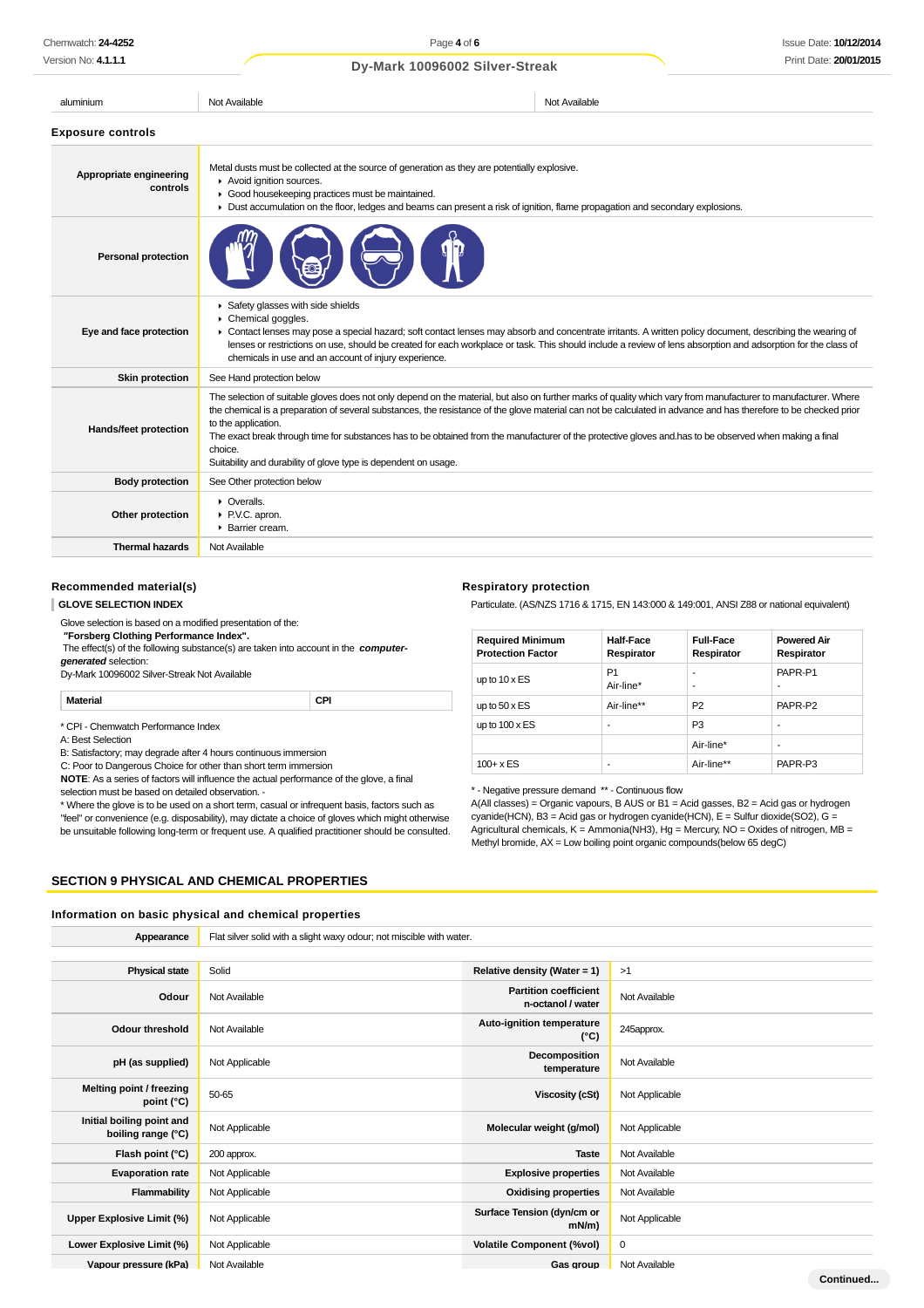| Solubility in water (g/L)    | Immiscible    | pH as a solution(1%) $\parallel$ | Not Applicable |
|------------------------------|---------------|----------------------------------|----------------|
| Vapour density ( $Air = 1$ ) | Not Available | VOC g/L                          | Not Available  |

## **SECTION 10 STABILITY AND REACTIVITY**

| Reactivity                            | See section 7                                                                                                                      |
|---------------------------------------|------------------------------------------------------------------------------------------------------------------------------------|
| <b>Chemical stability</b>             | • Unstable in the presence of incompatible materials.<br>Product is considered stable.<br>Hazardous polymerisation will not occur. |
| Possibility of hazardous<br>reactions | See section 7                                                                                                                      |
| <b>Conditions to avoid</b>            | See section 7                                                                                                                      |
| Incompatible materials                | See section 7                                                                                                                      |
| Hazardous decomposition<br>products   | See section 5                                                                                                                      |

## **SECTION 11 TOXICOLOGICAL INFORMATION**

#### **Information on toxicological effects**

|                          | The material is not thought to produce either adverse health effects or irritation of the respiratory tract following inhalation (as classified by EC Directives                                                                                                                                                                                                                                                                                                                                                       |
|--------------------------|------------------------------------------------------------------------------------------------------------------------------------------------------------------------------------------------------------------------------------------------------------------------------------------------------------------------------------------------------------------------------------------------------------------------------------------------------------------------------------------------------------------------|
| Inhaled                  | using animal models). Nevertheless, adverse systemic effects have been produced following exposure of animals by at least one other route and good hygiene<br>practice requires that exposure be kept to a minimum and that suitable control measures be used in an occupational setting.<br>Not normally a hazard due to non-volatile nature of product                                                                                                                                                               |
| Ingestion                | Accidental ingestion of the material may be damaging to the health of the individual.<br>Acute toxic responses to aluminium are confined to the more soluble forms.                                                                                                                                                                                                                                                                                                                                                    |
| <b>Skin Contact</b>      | The material is not thought to produce adverse health effects or skin irritation following contact (as classified by EC Directives using animal models).<br>Nevertheless, good hygiene practice requires that exposure be kept to a minimum and that suitable gloves be used in an occupational setting.<br>Though considered non-harmful, slight irritation may result from contact because of the abrasive nature of the aluminium oxide particles. Thus it may cause<br>itching and skin reaction and inflammation. |
| Eye                      | Although the material is not thought to be an irritant (as classified by EC Directives), direct contact with the eye may cause transient discomfort characterised<br>by tearing or conjunctival redness (as with windburn). Slight abrasive damage may also result.                                                                                                                                                                                                                                                    |
| <b>Chronic</b>           | Substance accumulation, in the human body, may occur and may cause some concern following repeated or long-term occupational exposure.<br>Animal testing shows long term exposure to aluminium oxides may cause lung disease and cancer, depending on the size of the particle. The smaller the size,<br>the greater the tendencies of causing harm.<br>Exposure to large doses of aluminium has been connected with the degenerative brain disease Alzheimer's Disease.                                               |
|                          |                                                                                                                                                                                                                                                                                                                                                                                                                                                                                                                        |
| Dy-Mark 10096002 Silver- | <b>TOXICITY</b><br><b>IRRITATION</b>                                                                                                                                                                                                                                                                                                                                                                                                                                                                                   |

| Dy-Mark 10096002 Silver-<br><b>Streak</b> | 19000111<br>-------------<br>Not Available | <b>INNHAIDIN</b><br>Not Available  |
|-------------------------------------------|--------------------------------------------|------------------------------------|
| aluminium                                 | <b>TOXICITY</b><br>Not Available           | <b>IRRITATION</b><br>Not Available |

\* Value obtained from manufacturer's msds

unless otherwise specified data extracted from RTECS - Register of Toxic Effects of Chemical Substances

| Dy-Mark 10096002 Silver-<br><b>Streak, ALUMINIUM</b> | No significant acute toxicological data identified in literature search. |                                 |                     |
|------------------------------------------------------|--------------------------------------------------------------------------|---------------------------------|---------------------|
|                                                      |                                                                          |                                 |                     |
| <b>Acute Toxicity</b>                                | $\circ$                                                                  | Carcinogenicity                 | $\circlearrowright$ |
| <b>Skin Irritation/Corrosion</b>                     | O                                                                        | Reproductivity                  | $\circ$             |
| <b>Serious Eye</b><br>Damage/Irritation              | $\circlearrowright$                                                      | <b>STOT - Single Exposure</b>   | O                   |
| <b>Respiratory or Skin</b><br>sensitisation          | $\circlearrowright$                                                      | <b>STOT - Repeated Exposure</b> | $\circ$             |
| <b>Mutagenicity</b>                                  | $\odot$                                                                  | <b>Aspiration Hazard</b>        | O                   |
|                                                      |                                                                          |                                 |                     |

**Legend:**  $\bullet$  – Data required to make classification available<br>  $\bullet$  – Data available but does not fill the criteria for classification

– Data Not Available to make classification

#### **CMR STATUS**

Not Applicable

### **SECTION 12 ECOLOGICAL INFORMATION**

#### **Toxicity**

**DO NOT** discharge into sewer or waterways.

#### **Persistence and degradability**

| Ingredient | Persistence: Water/Soil               | Persistence: Air                      |  |
|------------|---------------------------------------|---------------------------------------|--|
|            | No Data available for all ingredients | No Data available for all ingredients |  |